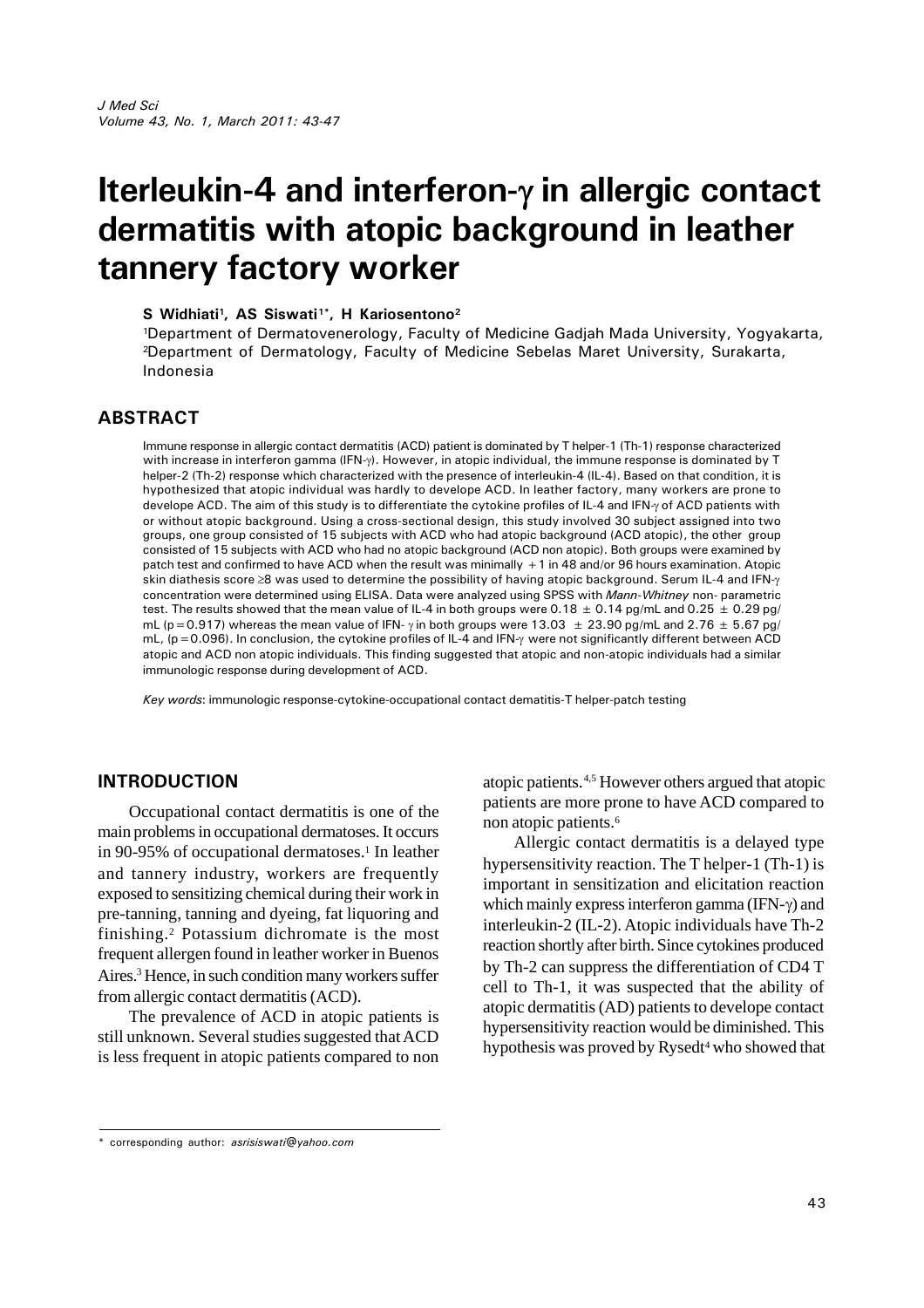patients who had atopic background had lower probability than patients who had no atopic background to develop allergic dermatitis.

Interferon-gamma expression correlates with severity of ACD, because of it's function as pro inflammatory cytokine.<sup>7</sup> However, Zedan *et al.*<sup>8</sup> did not find the correlation between increment of serum IFN- $\gamma$  level with severity of ACD. In AD, the serum IFN- $\gamma$  level also not correlate with severity of disease.

In vitro studies has proven the role of cytokine in ACD. However, *in vivo* study in human disease showed that the role of cytokine in ACD remains unclear. Therefore, it is important to evaluate the different level of Th-1 and Th-2 cytokines in ACD patient in order to know the role of cytokine *in vivo*. This study was conducted to investigate serum level of Th-1 cytokine (IFN- $\gamma$ ) and Th-2 cytokine (IL-4) in ACD patients who were atopic and non atopic in order to asses the different immune response mechanism of both groups.

## **MATERIALS AND METHODS**

### **Subjects**

This study included all leather and tannery worker with occupational ACD (n=15) that were diagnosed according to Mathias criteria.<sup>9</sup>Atopic skin diathesis (ASD) were recorded based on Diepgen and Coenraads 2000.<sup>10</sup> Atopic skin diathes was established when the score was  $> 8$ . All subject did not take antihistamine or corticosteroid oral 2 weeks prior study, did not have influenza or granulomatous skin diseases, diabetes mellitus, and pregnancy. In addition, 15 ACD workers without history of ASD were included as a control group. The study was approved by the Medical and Health Research Ethics Committee, Faculty of Medicine, Gadjah Mada University, Yogyakarta.

#### **Patch testing**

Patch test was performed in all subjects with 22 European Standard Series, as well as with standard shoes series and suspected personal items. The substances were applied to the back for 2 days with Finn Chamber (Epitest Ltd. Helsinki Finland), and readings were performed at 2, 4, and 7 days after application using recommendations of International Contact Dermatitis Research Group (ICDRG). Testing was not performed if dermatitis was present on the back, or if severe dermatitis existed elsewhere. Diagnosed of ACD was established if subject had positive patch test result with suspected substances from the work environment.

#### **Measurement of serum cytokine level**

Two mL of venous blood was collected, and allowed to clot in room temperature for 30 minutes, then centrifuged for 10 minutes in 1000 x g. Sera were stored in  $-80^{\circ}$ C, and thawed immediately prior to analysis. Quantification of IL-4 and IFN- (Biolegend-Max®-San Diego,US) was performed using Enzyme-linked immunosorbent assay (ELISA). All determination were performed in duplicate. Minimal detection assay was 0.0 pg/mL, bellow detection limit was signed to zero.

#### **Statistical analysis**

Data were analyzed using Mann-Whitney Utest. Results were considered significant if  $p<0.05$ .

## **RESULTS**

Thirty ACD subjects (20 men and 10 women) were divided into 2 groups, one group consisted of 15 subjects (11 men and 4 women) with ACD who had atopic background (ACD-atopic), the other group consisted of 15 subjects (9 men and 6 women) with ACD who had no atopic background (ACD-non atopic). The subjects mean age was 39 years old (range from 22 to 65 years olds). All subjects worked for 48 hours/week, and 6 work days. They had been working in the factory averagely for 81 months for theACD–atopic subjects and 134 months for the ACD-non atopic subjects.

Seventeen subjects worked in wet area (pretanning and tanning), 13 subjects worked in dry area (finishing). To minimize bias from endogen and exogen confounding factor, homogen test was conducted and the results showed that there was no signicant difference of subjects characteristics between subjects with ACD-atopic and ACD-non atopic ( $p > 0.05$ ) as shown in TABLE 1.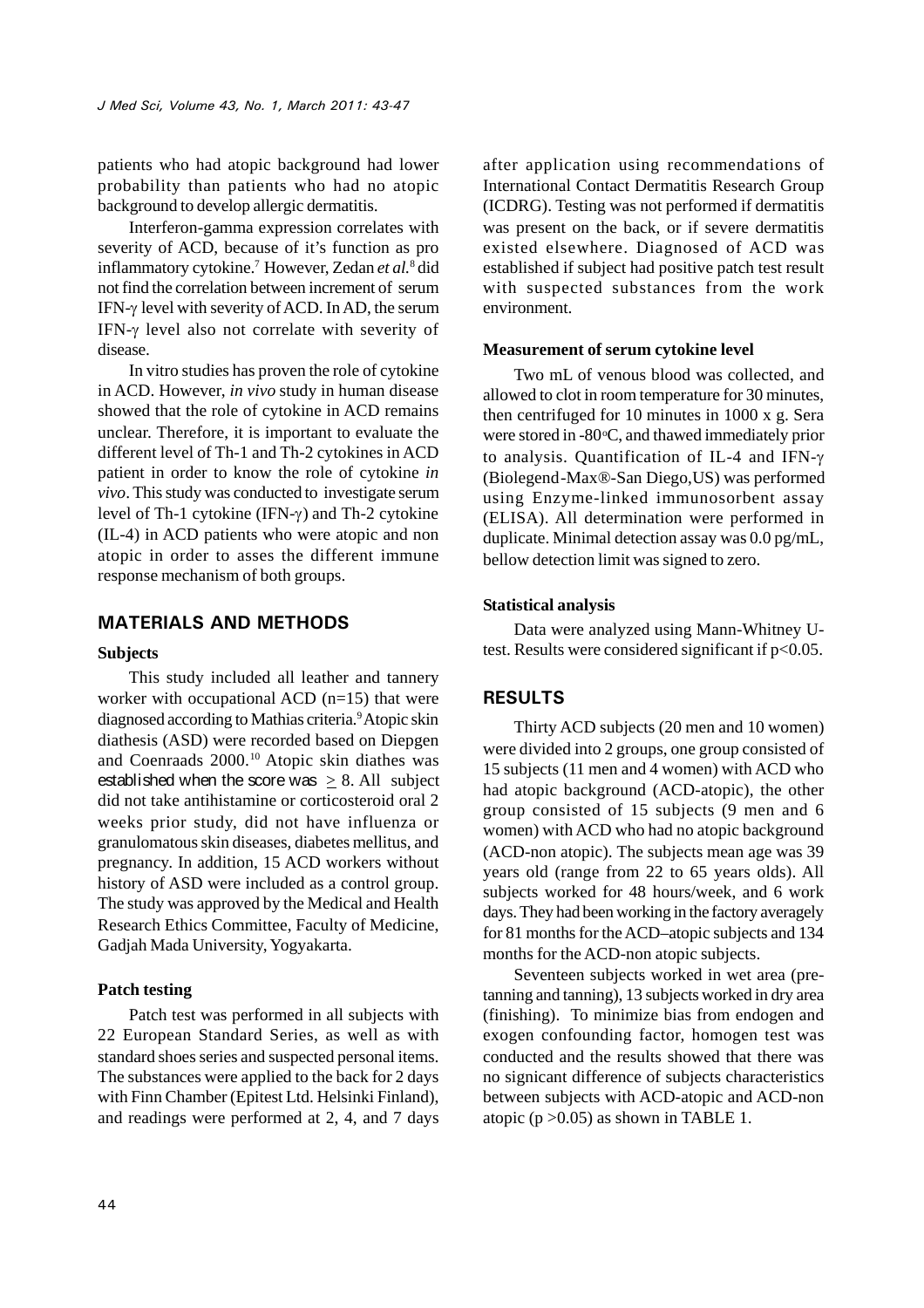| Characteristic         | Allergic contact dermatitis |                | Total        |      |
|------------------------|-----------------------------|----------------|--------------|------|
|                        | ACD-atopic                  | ACD-non atopic |              | p    |
| Age (years)            |                             |                |              |      |
| mean<br>٠              | 38,73                       | 41,0           |              | 0,18 |
| <b>SD</b><br>$\bullet$ | 13,63                       | 8,98           |              |      |
| Gender                 |                             |                |              |      |
| Men<br>$\bullet$       | 11(36,7%)                   | $9(30\%)$      | 20 (66,7%)   | 0,44 |
| Women<br>$\bullet$     | $4(13,3\%)$                 | 6(20%)         | $10(33,3\%)$ |      |
| Work Duration (months) |                             |                |              |      |
| mean<br>$\bullet$      | 81,67                       | 134            |              | 0.56 |
| <b>SD</b><br>$\bullet$ | 21,48                       | 24,13          |              |      |
| Type of work           |                             |                |              |      |
| wet                    | $9(30\%)$                   | $8(26,6\%)$    | $17(56,6\%)$ | 0,52 |
| dry<br>$\bullet$       | 6(20%)                      | $7(23,3\%)$    | 13 (43,3%)   |      |

TABLE 1. Subject characteristic based on homogenity test of age, gender, duration of work, and type of work

All subjects had at least one positive patch test result, and had history contact with suspected substances from environment. The substances were diphenil tiourea, 4-aminobenzene, n,n difenilguanidine, potassium dikromat, 4-penilendiamine, tiurammix, 2 n-octyl-4-isothiazolin-3-one, 4-tert-butylphenol fromaldehide resin, and primin.

Serum IL-4 level in both groups was not significantly different (0.18±0.14 pg/mL for ACD atopic

compared to 0.25±0.29 pg/mL for ACD non atopic, p $>0.05$ ). So was serum IFN- $\gamma$  level in both groups (13.03±23.90 pg/mL for ACD atopic compared to  $2.76\pm5.67$  pg/mL for ACD non atopic, p $>0.05$ ). However, mean concentration of serum IFN- $\gamma$  in ACD atopic group tended to be higher thanACD non atopic group (FIGURE 1).



FIGURE 1. Serum IL-4 and IFN- $\gamma$  level in ACD atopic group and ACD non atopic group.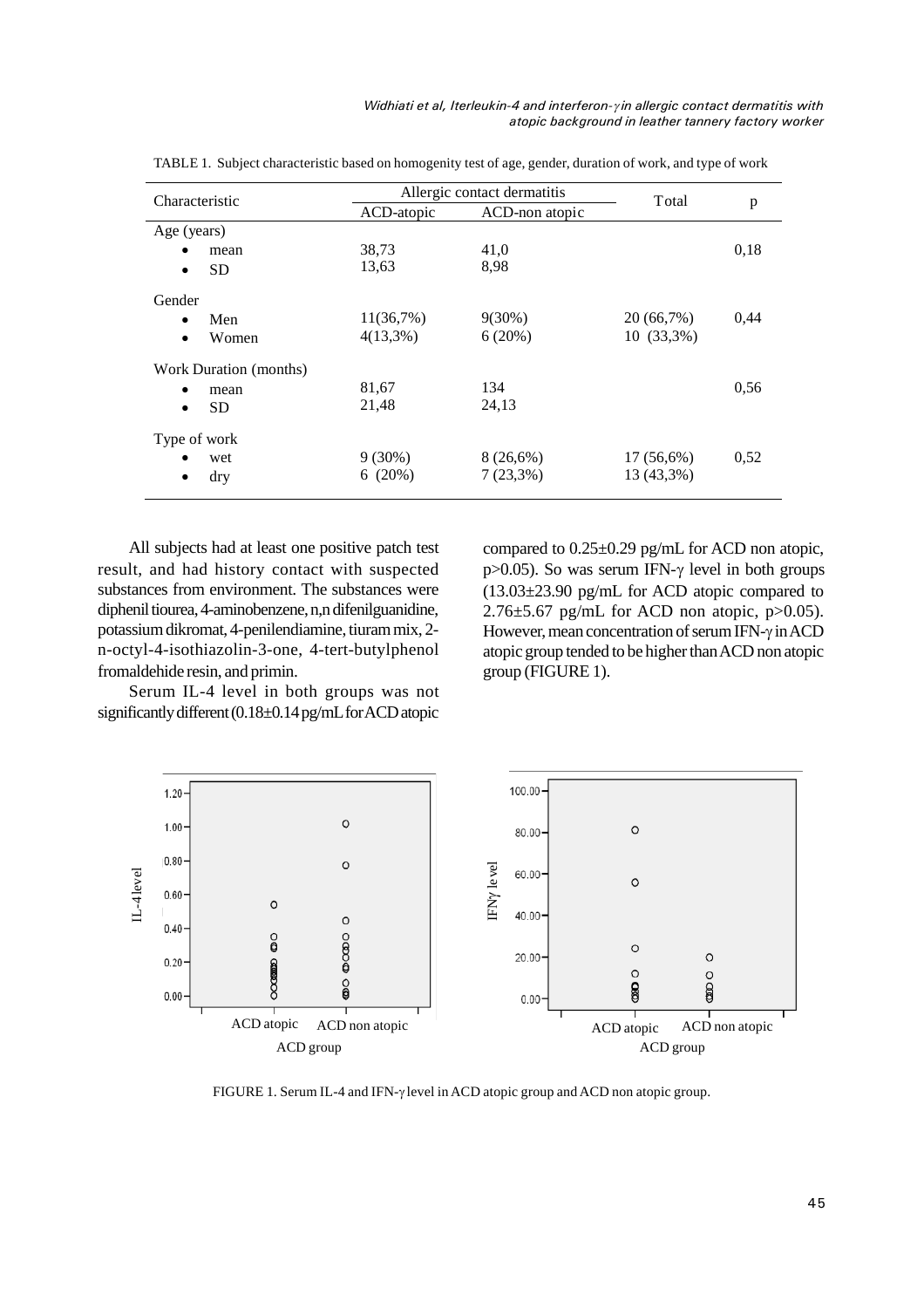## **DISCUSSION**

The result showed that low level of IL-4 in this study was due to the absence of acute lesion (skin rash) in both groups. This finding was similar with Wittmann *et al.*<sup>11</sup> and Thepen *et al.*<sup>12</sup> studies which reported that IL-4 concentration in AD and ACD patient decreased in chronic phase. Th-2 immune response did not increase in chronic ACD, even in atopic person.

This study showed that the level of IL-4 in ACD was not different between atopic and non atopic individuals. It was thought that this result was because immune response to ACD was similar in both groups. Szeptietowski *et al.*<sup>13</sup> also reported the same results by inducingACD in nickel allergic subject concomitant toAD. No significant expression of IL-5 onACD concomitant with AD also reported by Buchvald and Lundeberg.<sup>14</sup> This study also did not found the role of Th-2 in ACD.

Serum IFN- $\gamma$  level in ACD atopic was statistically not different with ACD-non atopic in this study. This may show that the immune response in both groups was the same. Both groups needed Th-1 induction to become ACD. Although atopic individual had a predominant Th-2 response, but when ACD occur, Th-1 response played a pivotal role.

All patients were given topical steroid at the back after patch testing was performed. Subjects also were educated to use gloves and boots when working. Rotation from wet area to dry one was also encouraged.

The limitation of this study may be due to improper time of obtaining blood samples. Blood samples were obtained 3 weeks after patch test. At this time the interleukin level already decreased and disappeared. Cytokine level in circulation was difficult to count because of low half life and transient product.<sup>15</sup> The reason why the author chose 3 weeks after patch test to collect blood sample was the intense exposure of occupational allergen which stimulate blood circulation to produce pro-inflammatory cytokine.

Atopic skin diathesis is one of the risk factors in occupational dermatoses.16-18 Atopic score by Diepgen *et al.*<sup>19</sup> has been validated to be used in epidemiology setting. Atopic skin diathesis is a predictive factor in having AD in past, present or

future. Some studies consider of that diagnosis of ASD was established if the atopic score was  $\geq$  10, score 8-9 was considered as a possibillity to have ASD.<sup>16</sup> Although the association of ASD with irritant contact dermatitis (ICD) is obvious, but the correlation of ASD with ACD is still controversial. Most studies did not find the correlation between ASD and ACD. The reason why the author used atopic score  $\geq 8$  to represent ASD was because in developing country prevalence of AD was lower than developed country. Based on hygiene hypothesis theory this was due to increase of sibling, lower socio-economic, and exposure with pets.<sup>20</sup> Subject of this study had low socio-economic status and high exposure to microbials caused by the minimal personal hygiene. Those may be the reason why ASD were not fully developed.

Some of the studies that found the role of cytokine in ACD and AD evaluated their cytokine level by using peripheral blood mononuclear cell cultured and elicited with appropriate allergen. By this technique, the confounding factors can be minimized and cytokine assay can be performed easily. Niwa *et al.*<sup>21</sup> also found that cytokine assay using blood samples could produce lower result compared to serum or plasma sample.

Since the sample size in this study was small, the finding of this study can not be generalized to the general population of leather and tannery factory worker. However, this study suggested thatTh-1 response in atopic and non atopic individual acted similar when developedACD. Further investigation will be required to define the role of cytokine type-1 and type 2 in development of ACD.

## **CONCLUSION**

This study suggested that atopic and non-atopic individuals had a similar immunologic response during development of ACD, because both groups had no difference in IL-4 and IFN- $\gamma$  serum level.

## **ACKNOWLEDGMENT**

Authors would like to thank Director of Dermatovenerology of Faculty of Medicine, Gadjah Mada University/Dr. Sardjito Hospital for his permission to perform this study. We would like to thank factory worker who participated in thi study.